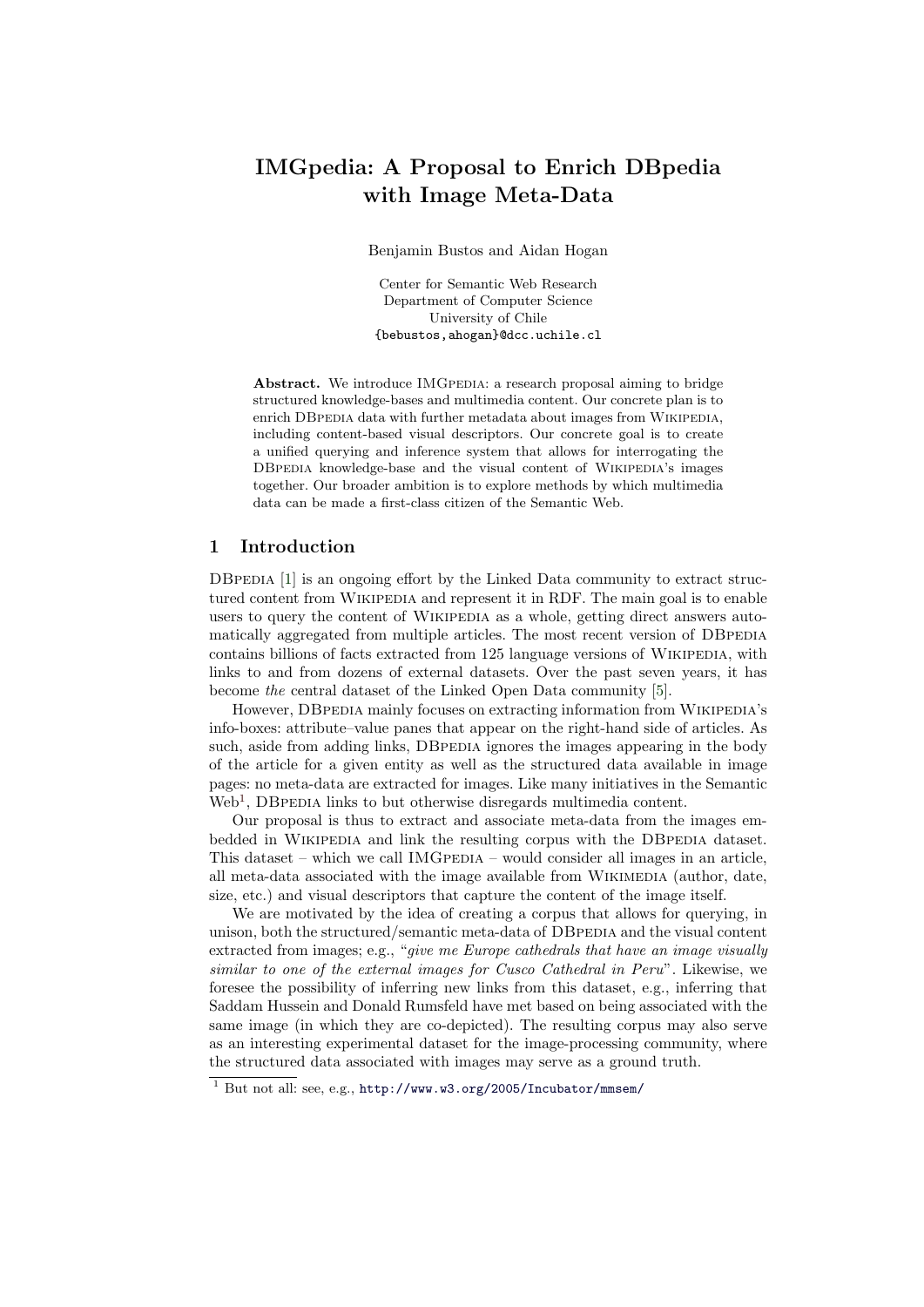#### 2 Images and Visual Descriptors

Before describing IMGPEDIA, we need to introduce some basic concepts about how images are encoded and what are visual descriptors. An image is a matrix of so-called pixels (picture elements). A pixel contains information about its color, which can be displayed for example on a computer monitor. There are several ways to encode the color information of a pixel, which depends on the selection of a color space. Common color spaces are RGB (red-green-blue, used by computer monitors) and CMYK (cyan-magenta-blue-black, used by printers), where colors are represented as tuples of numbers; for example, an RGB color is represented by a three tuple. There are several ways to compress the image encoding, mainly lossy compression methods (e.g., JPEG format) and lossless methods (e.g., PNG format).

A visual descriptor is a way of characterizing an image based on its content. This can be done considering the whole image (global descriptor) or regions of interest detected on the image (local descriptors). For this work, we will initially focus on global descriptors since they can be computed more efficiently than local descriptors, and likewise similarity between them is also more efficient to compute.

Visual descriptors can be defined in several ways; e.g., based on the colours, texture and/or shape of the image. They do not include any semantic information about what appears on the image—hence why they are also called "low-level features". For instance, a simple colour descriptor is the colour histogram [\[2\]](#page-3-2), that captures the distribution of colour in the image. We note that visual descriptors are usually vectors of high dimensionality (tens to hundreds of real values).

Visual descriptors allow us to implement, e.g., content-based similarity search. A similarity query in an image data set returns the most similar images, according to its content, to a given one (the query image). This is also known as query-byexample. Formally, let U be the universe of all images, let  $\mathcal{S} \in \mathbb{U}$  be the image data set, and let  $\delta : \mathbb{U} \times \mathbb{U} \to \mathbb{R}^+$  be a function (the distance) that returns how dissimilar are two images. There are two basic types of similarity queries: (1) Range query: given the query image  $q \in \mathbb{U}$  and a tolerance radius  $r \in \mathbb{R}^+$ , return all images from S that are within distance r to q; (2) Top-k query: return the k-closest objects to q. If S is formed by all visual descriptors (high-dimensional vectors) extracted from the images in the data set, and if q is the visual descriptor of the query image, and if  $\delta$ is any metric function (e.g., the Euclidean distance), it is relatively straightforward to implement content-based range and top- $k$  queries over  $\mathbb{S}$ .

#### 3 IMGpedia Dataset

Our vision of IMGPEDIA is an enhanced version of DBPEDIA with image entities. An image entity contains metadata (e.g., title, subject, source, format, description, date, size, location, etc.) and content-based descriptors (e.g., colour descriptor) of the image. Image entities can be linked with other entities (not necessarily images). For creating the IMGPEDIA dataset itself, we propose the following procedure:

- Locate and download images/image-pages from Wikimedia.
- Extract meta-data from the image page, including its size, author, licence, etc. Annotate images with tags computed from its (possibly many) captions [\[4\]](#page-3-3).
- Compute the visual descriptors for the images. For this, we can use global visual descriptors like colour and edge [\[2\]](#page-3-2), following the MPEG-7 standard [\[3\]](#page-3-4).
- Create the image entities using the extracted metadata and content-based data.
- Represent and publish the IMGPEDIA dataset as Linked Data.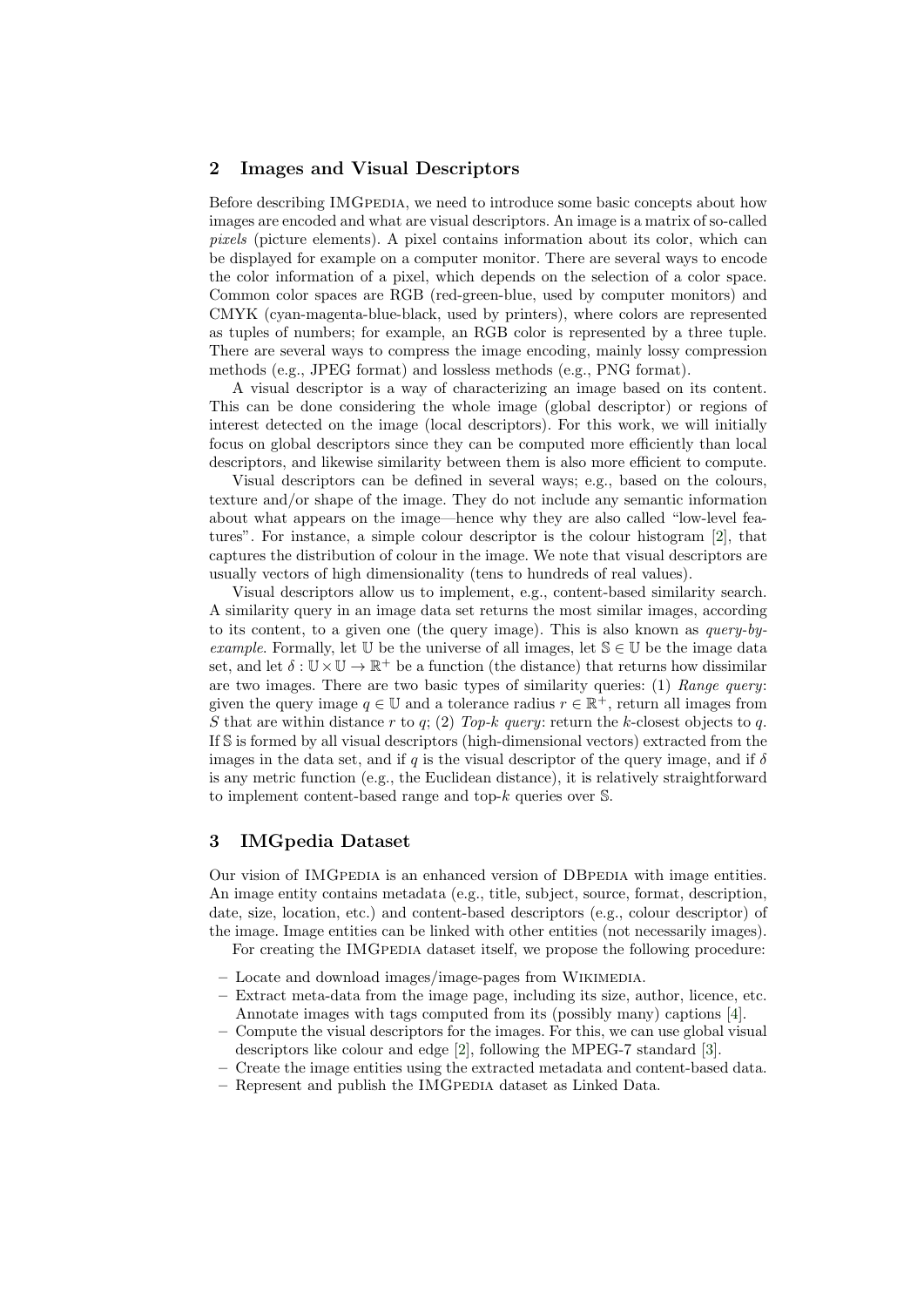## 4 Querying IMGpedia

Our main research goal is to investigate methods by which semantic data (in this case DBPEDIA) and multimedia data (in this case describing WIKIPEDIA images) can be combined such that they can be queried in a holistic manner. In the context of IMGPEDIA, our approach is divided into three main parts: materialising links between image resources, extending SPARQL to execute content-based analysis at runtime, and inferring new links between "primary entities" based on image data.

Materialising relations between images using content-based descriptors. Low-level descriptors do not contain any semantic information about the original image, making them hard for users to leverage in queries. This problem is known as the semantic gap [\[6\]](#page-3-5). However, high-level relations among image entities can be computed from visual descriptors and similarity queries. For example, the relation near-copy can be defined as two different images with distance  $\delta$  less than some threshold  $\tau$ . By using range queries, it would be easy to find all pairs of near-copies among the images. Other relevant relations that can be considered are alt-size, contains and similar. These could also be materialised as triples and added to the structured knowledge-base, with appropriate inference  $-$  e.g., for symmetry, reflexivity or subsumption of relations – allowing users to specify SPARQL queries such as:

```
SELECT ?usPolitician WHERE {
  db:Saddam_Hussein foaf:depiction ?img1 .
  ?usPolitician dbo:party db:Republican_Party_(US) ;
     foaf:depiction ?img2 .
  ?img1 i:nearCopy ?img2 .
}
```
Extend SPARQL with functions for content-based image search. Not all contentbased user requirements can be anticipated in the form of discrete relations. Hence we propose to extend SPARQL to include content-based analysis features. More specifically, we propose to use extensible functions in SPARQL and custom datatypes to enable queries that combine querying of semantic content and image content. Taking the introductory example, let's say that the user wishes to find cathedrals in Europe with similar images to external images of Cusco Cathedral in Lima:

```
SELECT ?cathedral ?sim WHERE {
  db:Cusco_Cathedral foaf:depiction ?img1 .
  FILTER(i:colorRatio(?img1,i:rgb(40,100,150),i:rgb(170,200,255)) > 0.2)
  ?eurCathedral rdf:type dbo:ReligiousBulding ;
    dbo:location [ dcterms:subject dbc:Countries_in_Europe ] ;
    foaf:depiction ?img2 .
  BIND(i:sim(?img1,?img2) as ?sim) FILTER(?sim > 0.7)
} ORDER BY ?sim
```
The first FILTER uses extended functions to only consider images that have more than 20% of their pixels falling within the cuboid of colours bounded by the two RGB points (looking for blue sky). The subsequent BIND and FILTER allow the images from European buildings to be filtered and ordered by similarity.

A major challenge here is balancing expressivity and efficiency. In the above case, given a reasonable query plan, the first filter can be applied over the six